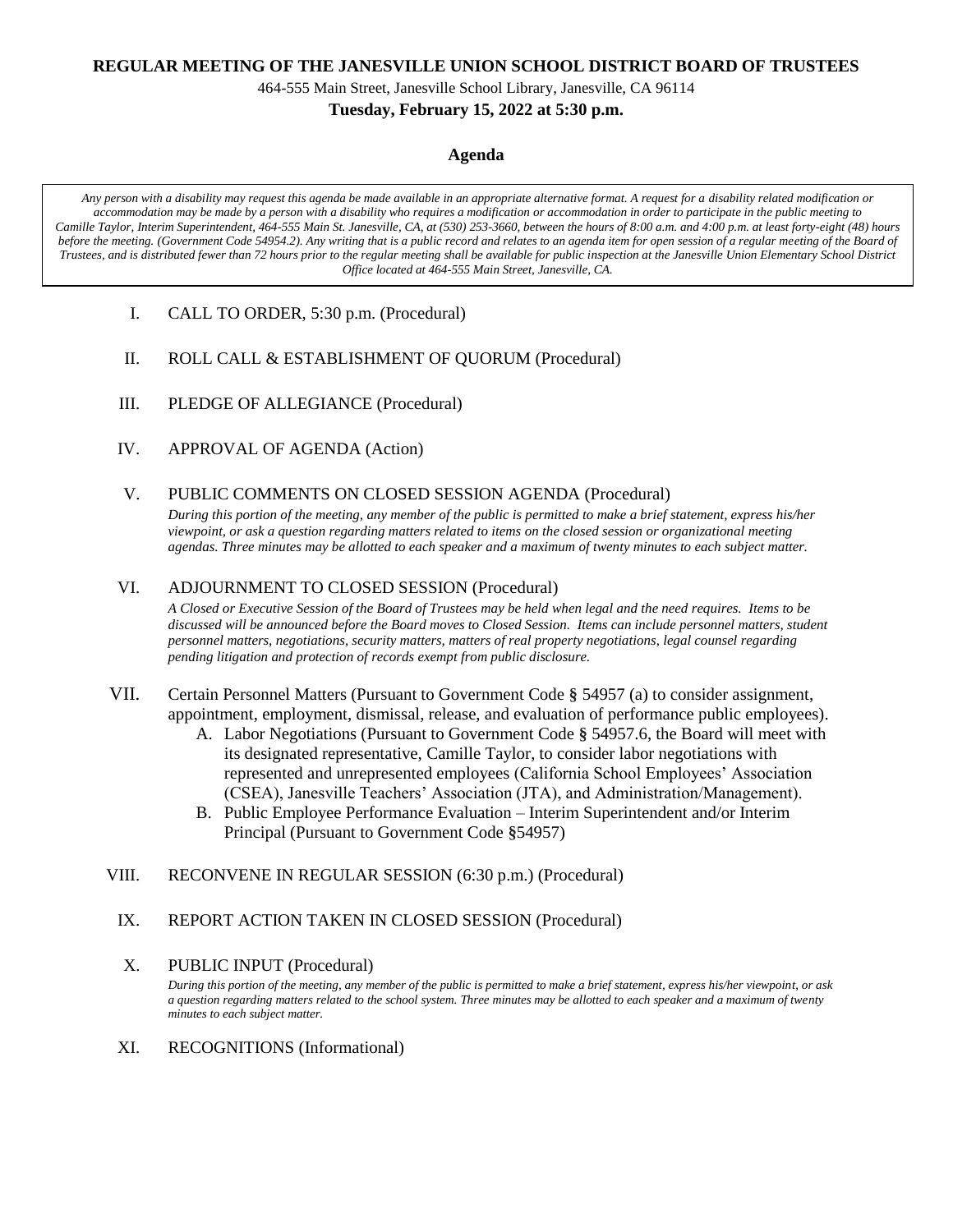## XII. REPORTS (Informational):

- A. Student Council Report
- B. PTO Boosters Report
- C. Janesville Teachers' Association (JTA) Report
- D. California School Employees' Association (CSEA) Report
- E. School Site Council Report
- F. CBO Report
	- i. Cash Flow Update
	- ii. Quarterly Interest
- G. Principal Report
	- i. Enrollment
- H. Superintendent Report

## XIII. CORRESPONDENCE (Informational)

- A. Letter from Lassen County Office of Education (LCOE) Regarding ESSER III Expenditure Plan
- B. Letter from LCOE Regarding Positive Certification of the First Interim Report

### XIV. CONSENT AGENDA (Action)

*Items listed under the consent Agenda and their corresponding attachments are considered to be routine and are acted on by the Board of Trustees in one motion. A member of the Board may request that specific items be discussed and/or removed from the Consent Agenda. It is understood that the administration recommends approval on all Consent*  items. Each item on the Consent Agenda approved by the Board of Trustees shall be deemed to have been considered *in full and adopted as recommended.*

- A. Minutes: Regular Meeting, January 25, 2022
- B. January 2022 Warrants
- C. Request for Allowance of Attendance Because of Emergency Conditions Form J-13A for January 13-18, 2022, due to Schoolwide COVID Quarantine
- D. Williams Complaint Report (Pursuant to AR 1312.4)
- E. 2<sup>nd</sup> Reading of Board Policies/Administrative Regulations/Exhibits/ Board Bylaws:
	- Policy 1312.3: Uniform Complaint Procedures
	- Regulation 1312.3: Uniform Complaint Procedures
	- Exhibit(1) 1312.3: Uniform Complaint Procedures
	- Exhibit(2) 1312.3 Uniform Complaint Procedures
	- Regulation 3515.6: Criminal Background Check for Contractors
	- Regulation 4217.3: Layoff/Rehire
	- Regulation 5125: Student Records
	- Regulation 5145.3: Nondiscrimination/Harassment
	- Policy 5148: Child Care and Development
	- Regulation 5148: Child Care and Development
	- Policy 5148.2: Before/After School Programs
	- Regulation 5148.2: Before/After School Programs
	- Policy 5148.3: Preschool/Early Childhood Education
	- Regulation 5148.3: Preschool/Early Childhood Education
	- Policy 6112: School Day
	- Regulation 6112: School Day
	- Policy 6143: Courses of Study